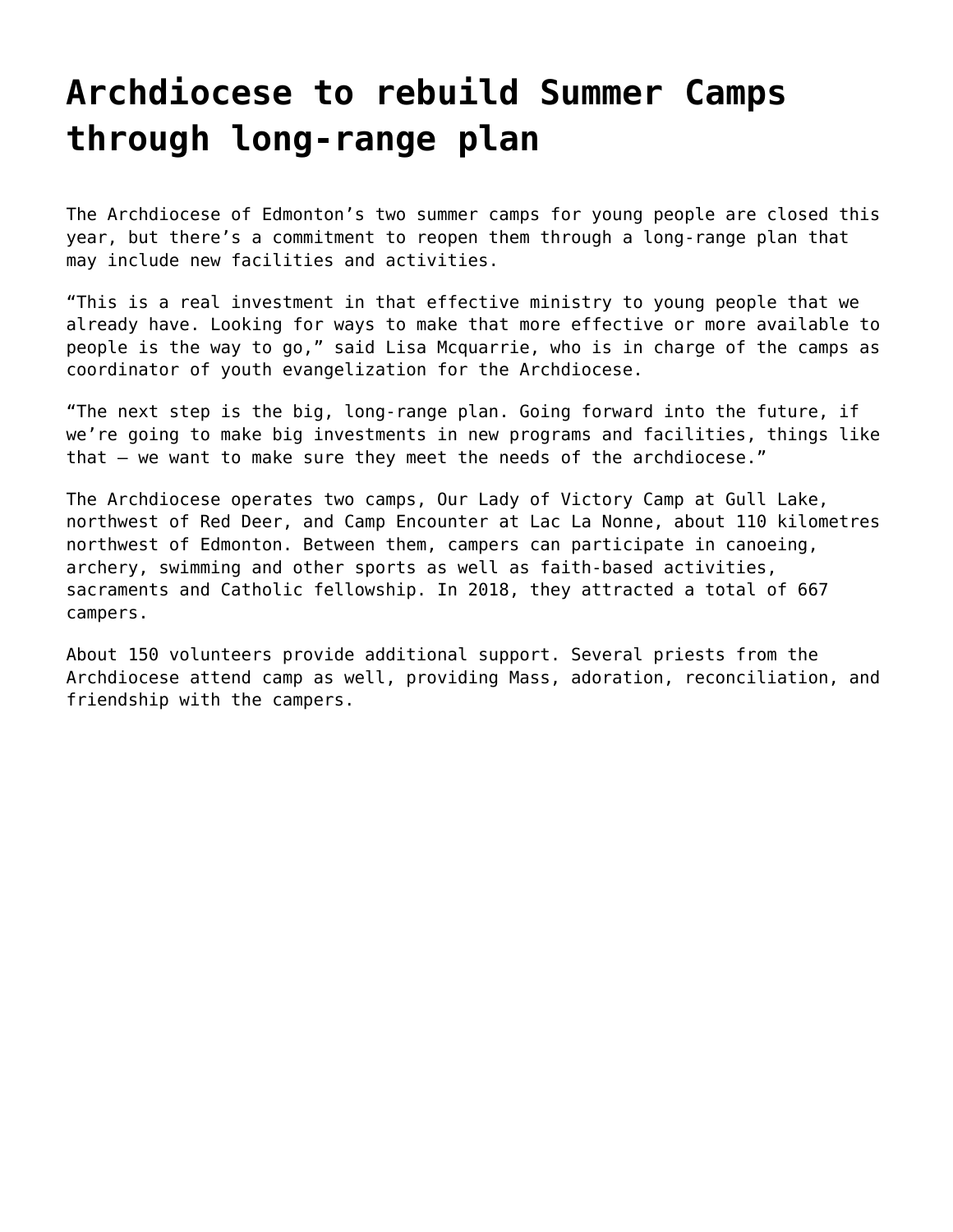

**Hundreds attend two archdiocesan summer camps each year, including Camp Encounter, northwest of Edmonton.**Catholic Archdiocese of Edmonton file photo

However, their future is under review as part of a long-term plan by the Archdiocese after record budget deficits and facilities in need of repair. Our Lady of Victory Camp was established in 1946 and Camp Encounter was built in 1980.

An online survey last year elicited 979 responses on the future of the camps. Survey respondents stressed the need for creating a Catholic community, connecting youth to the Church, leadership skills and finding a personal encounter with God.

"People's responses indicated the effectiveness of the ministry and hopefully a willingness to partner with the work that comes next," Mcquarrie said. "It's not a passing phase, that fad that was nice in the 80s and that people don't care about anymore. That's been encouraging to me."

Edmonton architect Burgess Bredo determined that it would cost more to renovate the camp facilities than to build new ones. An estimated \$5 million may be needed for new facilities. However, which buildings will be kept, which new ones will be built and the future of camp programming and activities is yet to be determined.

Over the years, the camps have operated at a deficit. The archdiocesan Finance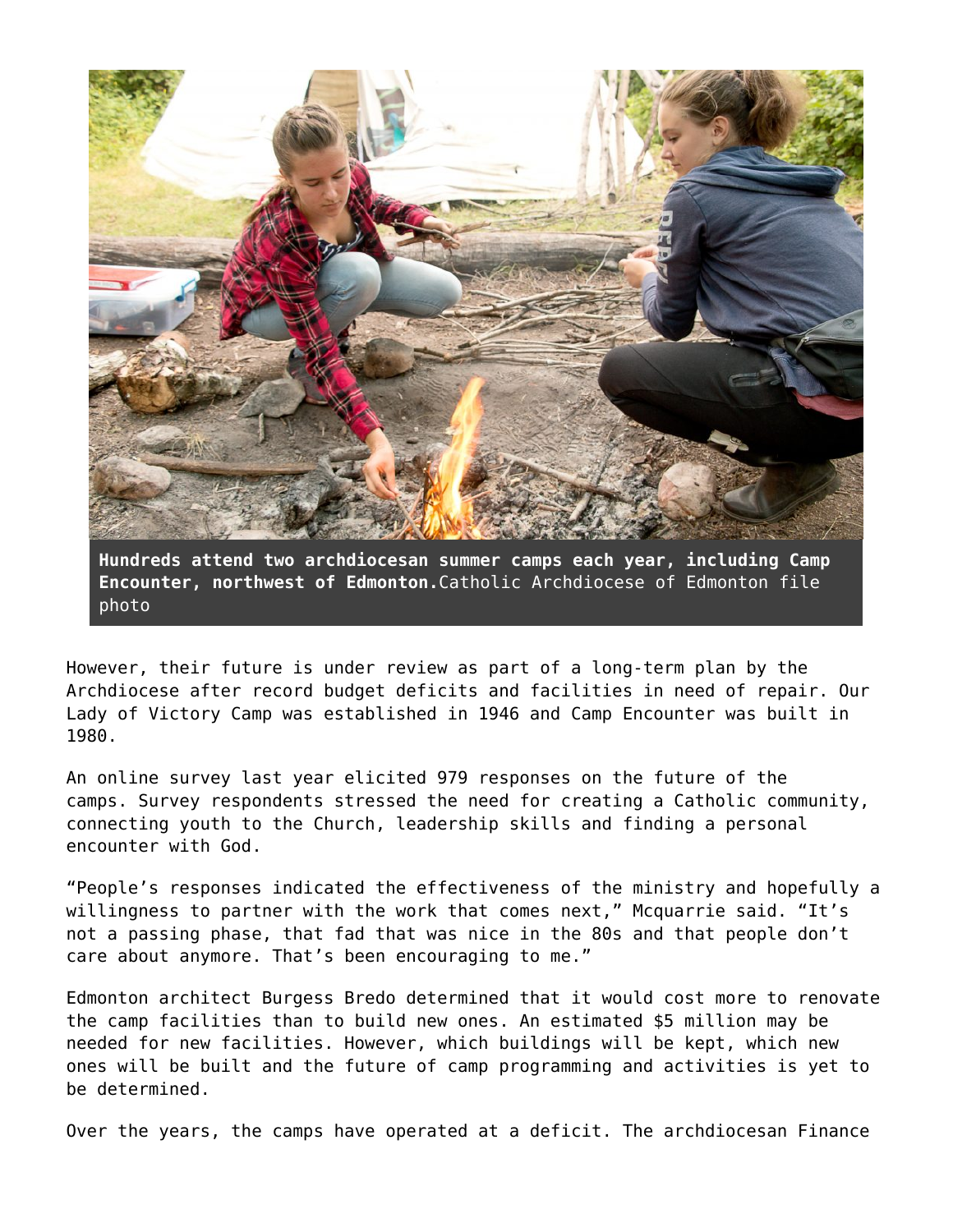Office says spending on the camps in 2016 totalled almost \$567,000. After accounting for revenue from camp registrations, facility rentals and \$95,509 in donations, the camps recorded net expenses of \$101,053.

One question will be financing the camps while keeping the fees affordable for families. There is a proposal is to have the camps operate year-round, and make them available for retreats and conferences.



**Lisa Macquarrie**

"If we use them more, they will become self-sustainable," Mcquarrie said.

Mcquarrie said the camps will definitely expand their age limit. Currently campers are aged 8 to 14, junior counsellors are 14 to 17, and older teenagers can apply to become summer staff or volunteers.

The timeline for the long-term plan is yet to be determined, but the Archdiocese has committed to providing an update every three months. The next update is in June. In the meantime both Our Lady of Victory and Camp Encounter will remain closed for this season.

"Our goal is to reopen the camps with a new vision and beautiful facilities as quickly as the funds can be raised and the work completed," Archbishop Richard Smith said in a March 12 [letter detailing a new vision for the camps.](https://www.caedm.ca/PastoralScene/entryid/734/a-new-vision-for-archdiocesan-camps)

"They offer real opportunities to grow in our love for Him and for each other. We are, after all, a people of communion. As we worship together, sing together, eat together, and play together, we come to appreciate that God-given dignity in each and every human being."

Colin Champagne, who grew up in St. Paul, said Camp Encounter strengthened his own faith.

"I really liked it. You really felt like you're part of something bigger than yourself," said Champagne, who attended Camp Encounter for four years – two as camper and two as counsellor, until 2011.

"It offers space, and faith, beyond the classroom. It has a real impact on you. It doesn't happen in your school. It doesn't happen in church on Sunday. It